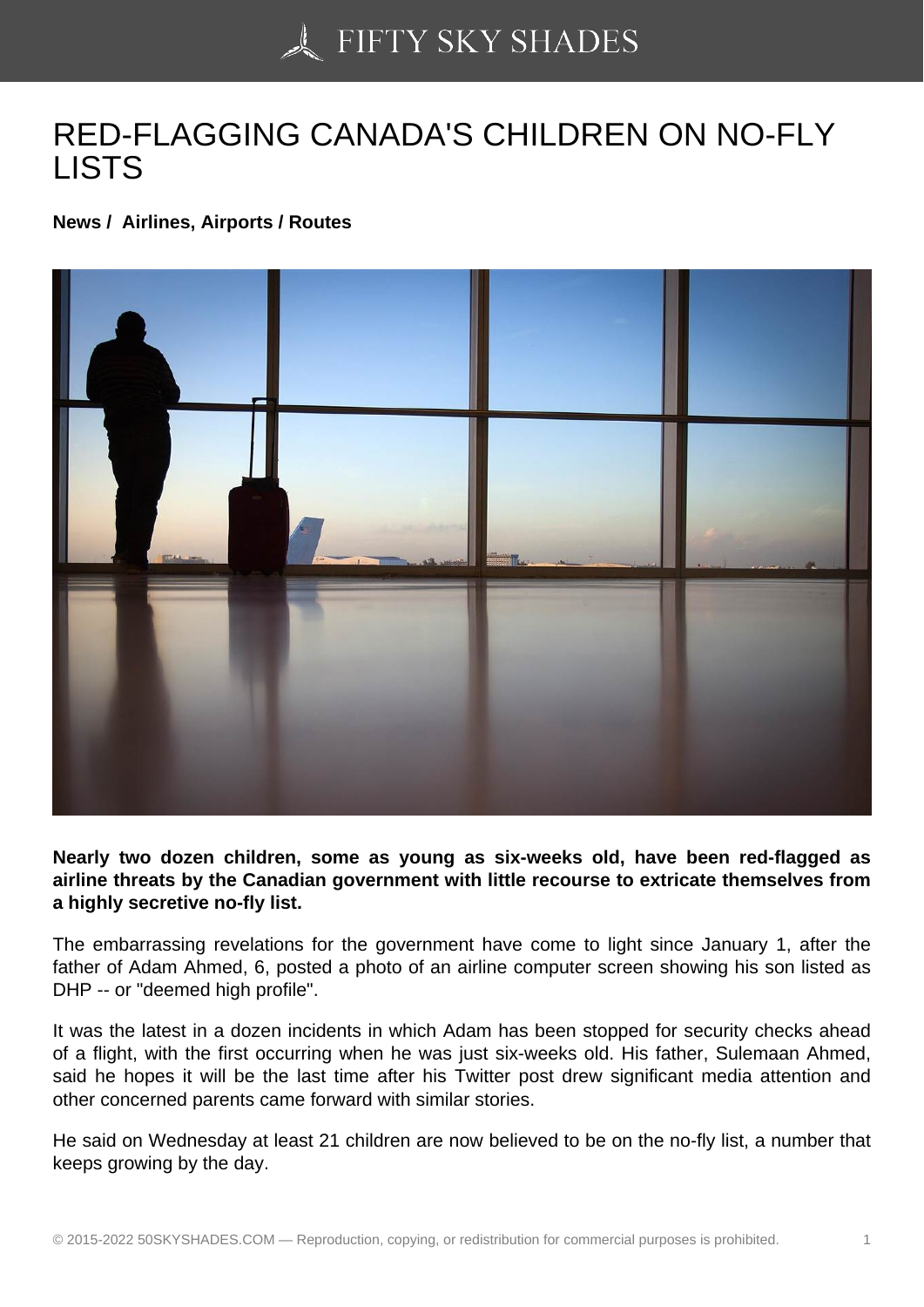"It's a rainbow of colours," Ahmed said, describing the ethnicities of red-flagged children. "And it's not just kids with Muslim-sounding names."

Public Safety Minister Ralph Goodale announced last week that the government will review the country's no-fly list -- formally known as the Passenger Protect Program -- and he told airlines that children under 18 need not be held up in airports for extra security screening before boarding planes.

But the secrecy behind the mysterious no-fly listings has parents and rights activists concerned. It took years for Ahmed to finally be told his son was even on the list. And even then, the news came from an airline employee, not the federal government.

Most disturbing, critics say, is the prospect of getting off the list once you're on it. Even for these children, the road ahead to clear their names appears an arduous one -- if not an impossibility.

## Top secret

Little has been publicly disclosed about the machinations of the Passenger Protect Program. An estimated 500 to 2,000 Canadians are said to be listed as airline security threats and must be vetted before boarding any flights.

About 850 "false positives" -- or people wrongly identified as security threats -- were red-flagged from 2007 when the programme was launched until 2010. No data since that time has been made available.

The little that has been explained to Canadians comes from a 2010 parliamentary hearing with testimony from Laureen Kinney, the then director general of aviation security for Transport Canada.

"Normally, we do not supply the number of names on the list. We consider that information to be security-sensitive confidential information," Kinney told the parliamentary committee. "It potentially could inform people who have malicious intent if they had a better idea of the number."

Kinney explained that members of CSIS, Canada's national intelligence agency, and the RCMP, its federal police force, decide who makes the no-fly list.

"That information must have sufficient background, detail and provenance, if you will, to demonstrate clearly the concern that could be created if this person were to fly.

"The names that come forward for consideration deal with people who have demonstrated, in some fashion, the capability and intent to pose a threat to aviation security. Absolutely, it is not based in any way on ethnic, cultural, religious or other such factors," said Kinney.

A meeting of the Orwellian-sounding "Ministry of Reconsideration" reviews the no-fly list every 30 days "without fail", Kinney noted. That office then advises the public safety minister of any changes that could be made.

With such a clearly established protocol, critics say it's hard to comprehend how children such as Adam Ahmed -- mistakenly identified as security threats -- still remain on the no-fly list years later.

Plethora of lists

Complicating the situation is the fact that a variety of other no-fly lists may be in play, said Kevin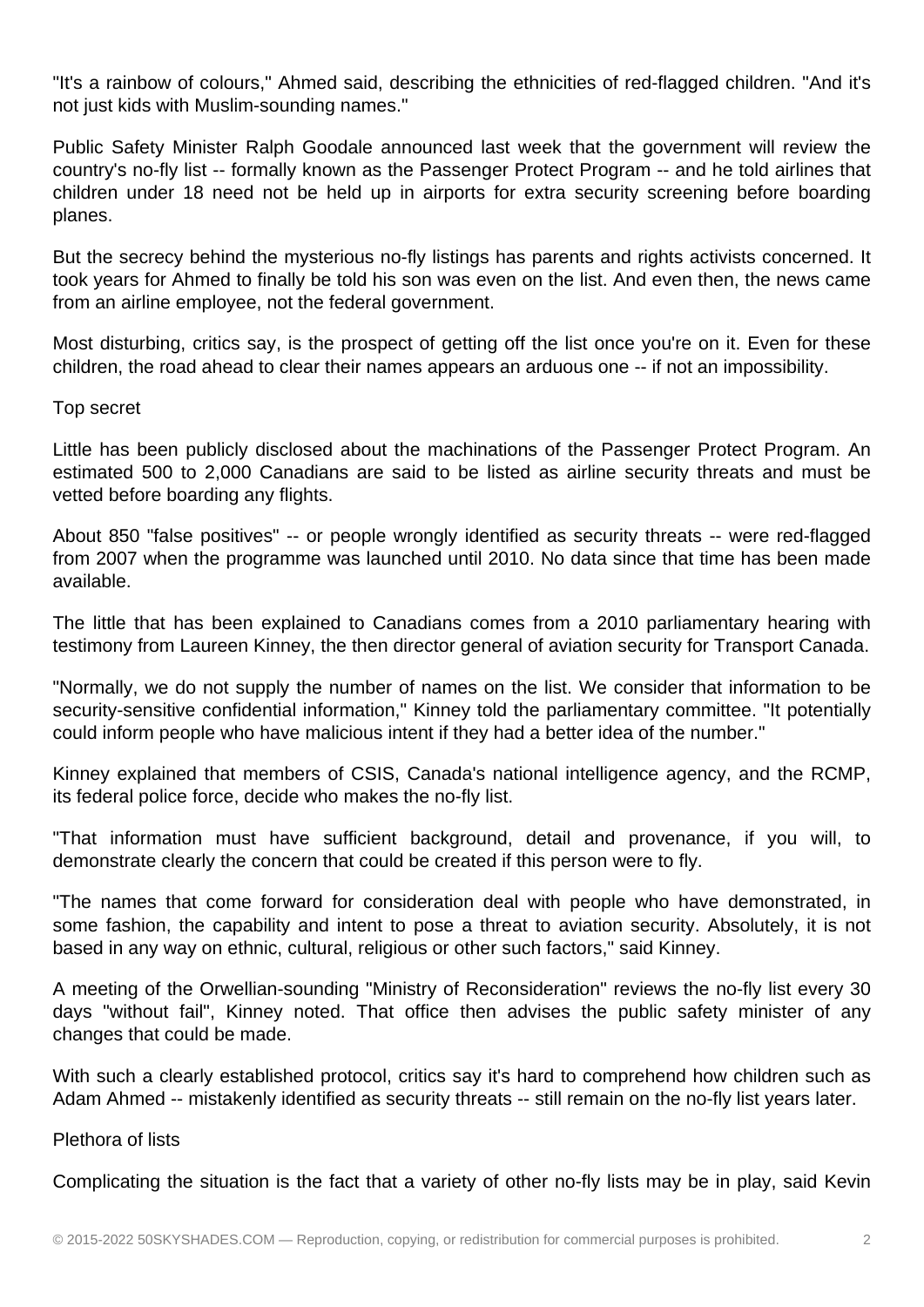Miller, a spokesman from Public Safety Canada.

"It is important to recognise that there are many reasons individuals may not be allowed to board a flight or may experience delays at the airport that are unrelated to the Passenger Protect Program," Miller told Al Jazeera in an email.

"For example, other countries, as well as airlines, maintain various security-related lists with different criteria and thresholds, which may result in delays for individuals traveling to, from, or even within Canada."

Yves Duguay, president of security consulting firm HCiWorld, oversaw no-fly lists for Air Canada from 2000-2007. He told Al Jazeera that Canada's system is similar to those around the world.

"The Passenger Protect Program is an important element or layer of the overall aviation security programme in Canada... The value of the PPP lies in its deterrent value," he said.

But Duguay also highlighted the need for monitoring measures, adding "a balance must be found between preventing an interdicted person from boarding a plane and mitigating the impact of false positives".

"The security value that is generated through this list can be reduced considerably in the absence of adequate controls and oversight to measure and demonstrate the level of compliance and performance for those tasked with the application," he said in an email.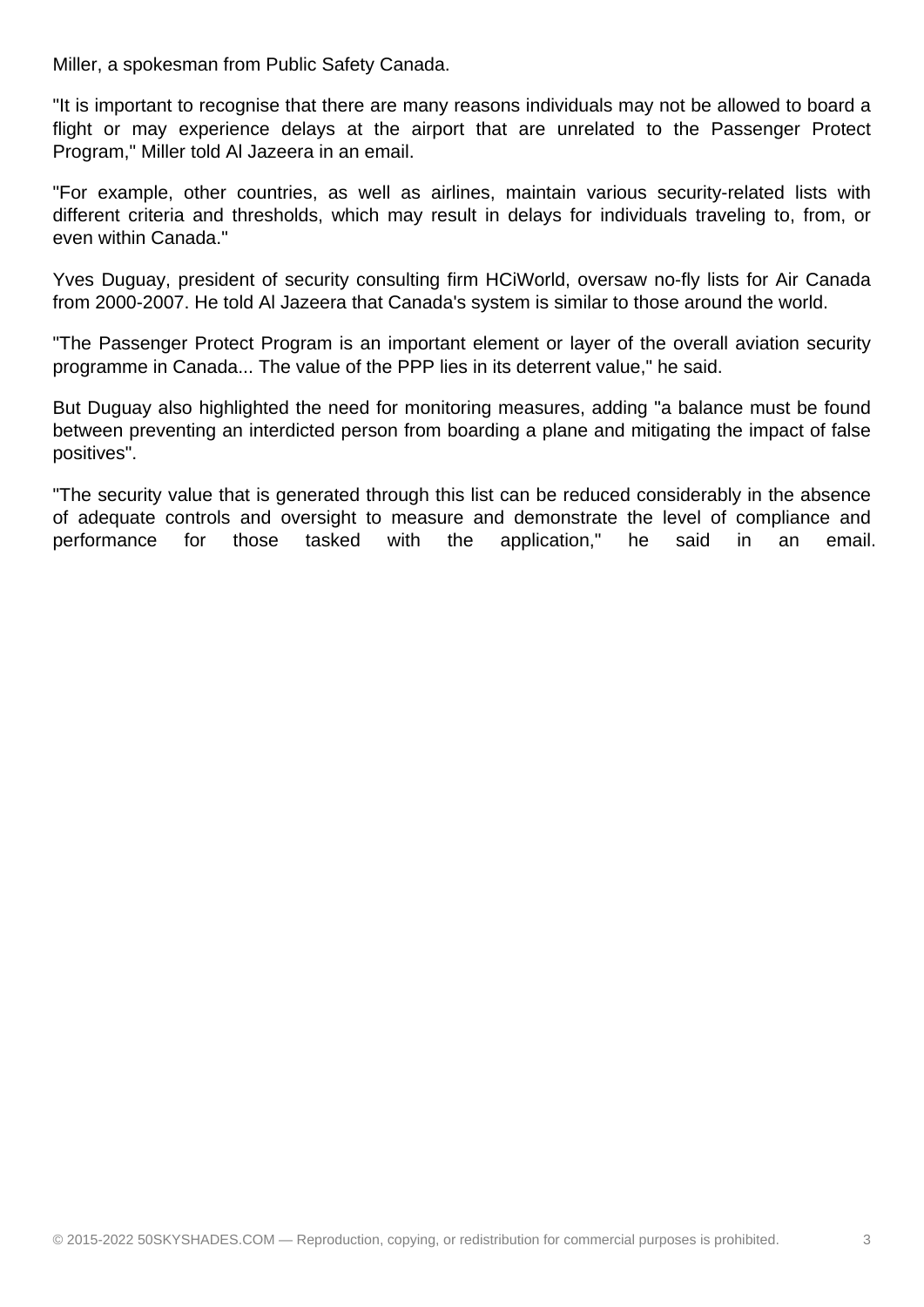

Monia Mazigh is the national coordinator of the Ottawa-based International Civil Liberties Monitoring Group.

She said it is impossible to know the effectiveness of no-fly lists since the government has failed to disclose any facts, and has so far refused public consultation.

Mazigh knows all too well the dangers of such lists. Her husband, Maher Arar, was mistakenly placed on a threat list and arrested in New York after the September 11 attacks.

Arar was one of the first victims of the CIA's extraordinary rendition programme as he was suspected of being an al-Qaeda member and deported to Syria -- where he was imprisoned and tortured for nearly a year before being returned to Canada.

A Canadian inquiry later found Arar had been a victim of "false and inflammatory information"